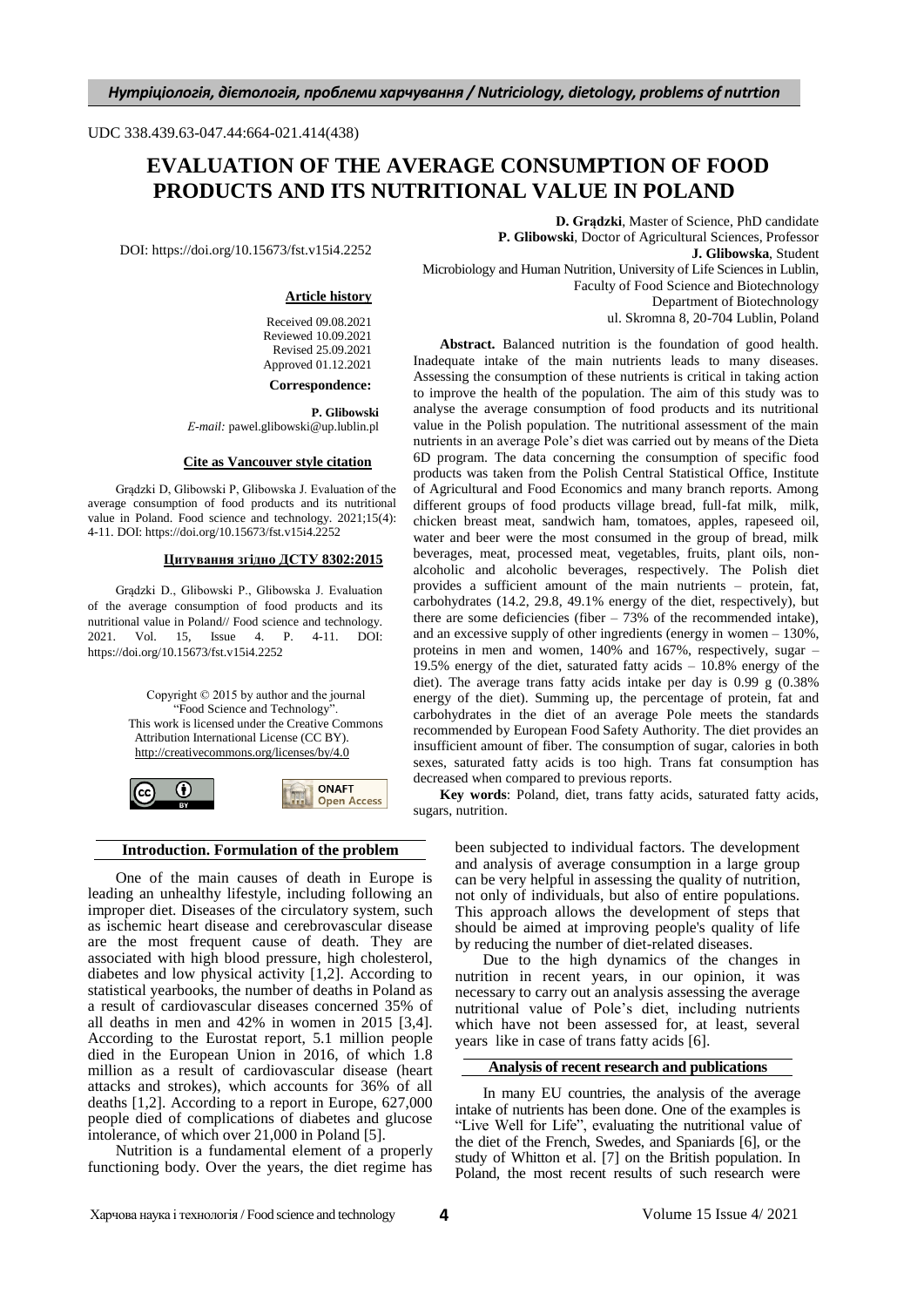published six years ago [8,9]. The survey results confirm that there is an extremely high prevalence of hyperlipidaemia, hypertension, obesity, metabolic syndrome and diabetes, which affect the high mortality rate in the Polish population. It was pointed out that lifestyle, including nutrition, has an impact on the incidence of civilisation diseases, because of an improper diet with too many calories and too high a sodium intake, and too low a fibre supply [8]. Analysis of dietary habits and the occurrence of diet-related diseases in individual countries can be inspiring in the context of nutritional recommendations. An interesting example is France where the incidence of cardiovascular disease is lower than in Poland, which may be due to a different nutrition model (Mediterranean diet), even though we can notice high fat consumption there. In the case of French, the quality of the consumed fat – mainly vegetable fats rich in n-3 and 6 fatty acids – affects positively circulatory system functioning decreasing the incidence of cardiovascular disease [6,10].

The **purpose** of this research was to assess the average nutritional value of Pole's diet. For this purpose, it was necessary to achieve the following *objectives*:

1. Analysis of the average consumption of food products in the Polish population.

2. Analysis of the average intake of macronutrients such as proteins, fats and carbohydrates in an average Pole's diet.

3. Analysis of the selected nutrients such as sugars and some fatty acids in the diet of an average Pole.

#### **Research materials and methods**

The analysis of the average daily nutritional value was made using the Dieta 6D program (Institute of Food and Nutrition, Warsaw, Poland). The analysis of the nutritional value of the diet was carried out separately for men and women assuming that average statistical woman and man in Poland is 41.9 and 38.6 years old, their body weight is 65 and 83 kg, height is 164 and 177 cm, respectively, and their physical activity is moderate [11-14].

Consumption in the GUS (Polish Central Statistical Office) and IERiGŻ (Institute of Agricultural and Food Economics) balance sheets is developed using the balance method: production

increased by imports, reduced by exports as well as losses and losses of agricultural products at producers and in turnover, taking into account the change in inventories at producers and at trade units. Data applies to the entire population of 0–99 years. Some studies have assessed consumption among groups between 15– 65 years of age. The study assessed the average consumption per average consumer. The results given as average do not include gender.

It was assumed that alcohol consumption refers to adults; an average egg weight is 65 g; citruses were represented by oranges, lemons, grapefruits and tangerines, with a 25% share each; juices were represented by apple, orange, vegetable, grapefruit, multi-fruit with a 23.1, 24.5, 17.1, 8, 27.3% share, respectively [15]; 26% of consumers of wheat bread choose the whole-grain type and the rest white bread [16,17]; in the case of rye bread, 67% of consumers choose brown bread and 33% white bread; confectionery products were rolls with poppy seeds, donuts, rolls with cheese and challah; "mixed minced meat" is the pork neck and shoulder  $(50\% \text{ each})$ ; "other meat" is game (mostly rabbit); processed meats were divided according to proportions 2/3 – ham, 1/3 sausages; "other meat preparations" is pate; offal is head cheese, liver, black pudding (1/3 each); among groats: buckwheat, barley, semolina, millet share is 41, 32, 18 and 8% respectively [18].

Data on the consumption of specific food products by Poles [3-4, 15-40] were converted into daily consumption of individual products per person, assuming that the population in Poland is 38,430,000 [4].

#### **Results of the research and their discussion**

Based on the analysis of the daily consumption of the food products are listed in Tables 1 and 2. In Table 1 the most consumed product were potatoes. Among non-starchy vegetables, tomato was the most consumed product. Apples, beer, chicken breast meat, rapeseed oil, village bread and 3.2% milk were the most consumed in the group of fruits, beverages, meats, plant oils, confectionery, grain and dairy products, respectively (Table 2).

| <b>Product</b>         | g/day | <b>Product</b>     | g/day | <b>Product</b>         | g/day |
|------------------------|-------|--------------------|-------|------------------------|-------|
| Tomato paste 30%       | 0.7   | White cabbage      | 8.9   | White beans, dry seeds | 2.3   |
| Bound vegetable salad  | 0.5   | Sauerkraut         | 5.6   | Boiled peas            | 3.8   |
| Garden vegetable salad | 2.6   | Cauliflower        | 4.1   | Broad bean             | 0.1   |
| Lettuce                | 3.6   | <b>Broccoli</b>    | 0.8   | Boiled soybeans        | 0.8   |
| Celery                 | 5.5   | Tomato             | 27.3  | Walnuts                | 3.5   |
| Spinach (fresh)        | 0.5   | Cucumber           | 17.4  | Hazelnuts              | 1.2   |
| Red pepper             | 3.6   | Fermented cucumber | 15.1  | Pickled red peppers    | 4.3   |
| Boiled potatoes        | 114   | Carrot             | 16.1  | Canned green peas      | 4.3   |
| Chips                  | 49    | <b>Beetroot</b>    | 6.9   | Pickles                | 4.3   |
| Pepper chips           | 2.5   | Onion              | 14.8  | Canned corn            | 4.3   |
| Cultivated mushroom    | 7.4   | Radish             | 4.4   | Ketchup sauce          | 2.6   |

**Table 1 – Consumption of vegetable, mushroom and been products per day by an average Polish citizen**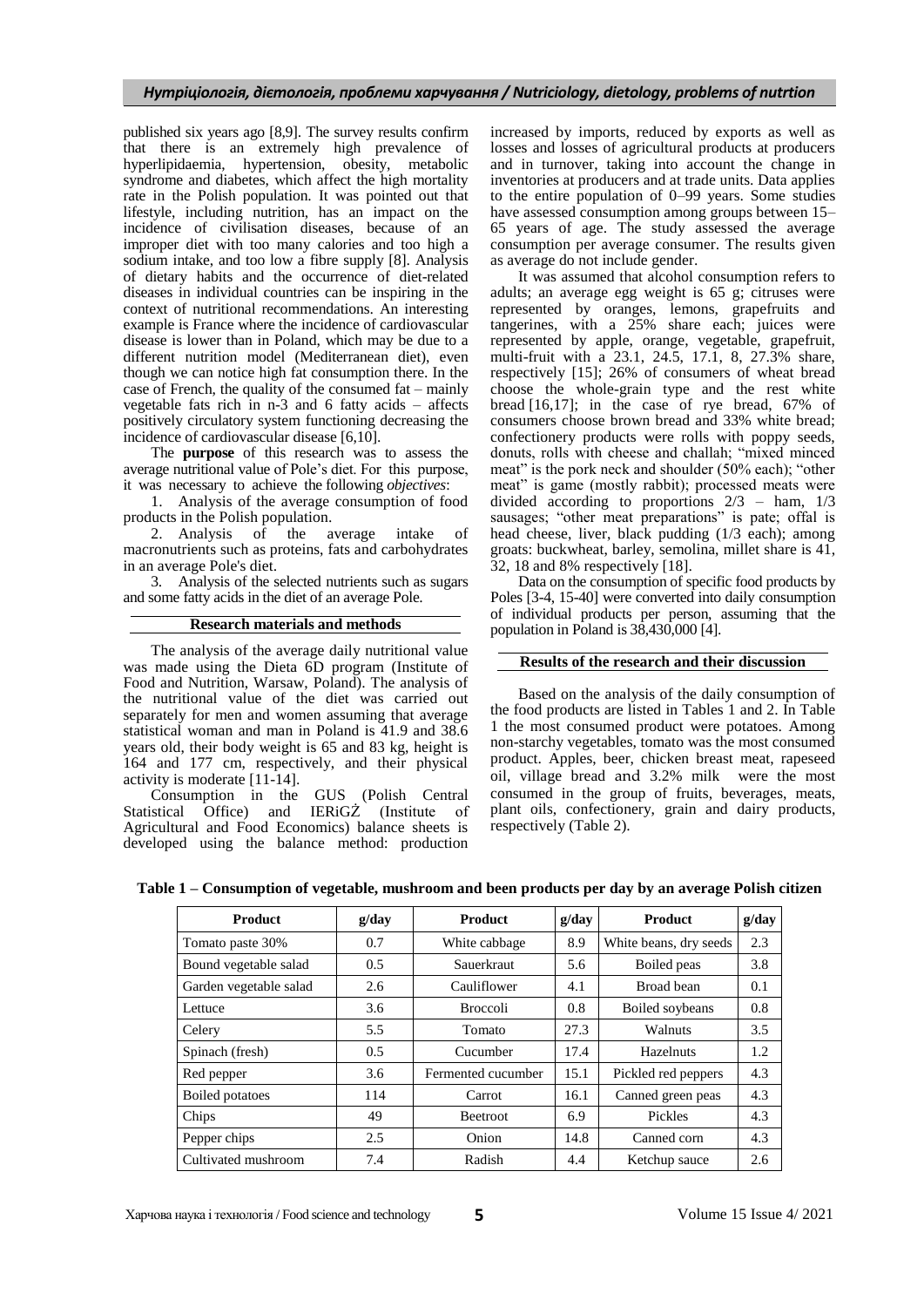| <b>Grain products</b>          | g/day        | <b>Fruits</b>                           | g/day  | Meat, fats and oils             | g/day |
|--------------------------------|--------------|-----------------------------------------|--------|---------------------------------|-------|
| Wholemeal rye bread            | 6.6          | Apples                                  | 35.5   | Bacon                           | 1.15  |
| Rye white bread                | 3.2          | Sweet cherries                          | 3.6    | Lard                            | 1.15  |
| Wheat bread                    | 23.1         | Cherries                                | 3.6    | Margarine                       | 11.5  |
| Graham bread                   | 8.1          | Plums                                   | 3.7    | Rapeseed oil                    | 10.4  |
| Village bread                  | 148          | Peaches                                 | 6      | Sunflower oil                   | 1.4   |
| Rusks                          | 1.3          | Strawberries                            | 6.9    | Soybean oil                     | 0.85  |
| Donuts                         | 5.1          | <b>Blackcurrants</b>                    | 0.55   | Olive oil                       | 0.33  |
| Buns with cheese               | 5.1          | Raspberries                             | 2.5    | Coconut oil                     | 0.43  |
| Buns with poppy seeds          | 5.1          | Grapes                                  | 12.5   | Safflower oil                   | 0.43  |
| <b>Ornamental Challahs</b>     | 5.1          | Oranges                                 | 7.5    | Linseed oil, cold pressed       | 0.43  |
| Wheat flour, type 550          | 22           | Tangerines                              | 7.5    | Palm oil                        | 0.43  |
| Double egg noodles             | 12.5         | Grapefruit                              | 7.5    | Beef class I                    | 2.96  |
| White rice                     | 5.3          | <b>Bananas</b>                          | 18.7   | Veal, shoulder                  | 0.3   |
| <b>Buckwheat</b>               | 1.7          | Pears                                   | 3.6    | Boiled pork                     | 43.7  |
| Pearl barley                   | 1.3          | <b>Beverage</b>                         | ml/day | Skinless chicken breast<br>meat | 44.7  |
| Semolina (Wheat groat)         | 0.77         | Apple drink                             | 3.7    | Skinless turkey breast meat     | 6.9   |
| Millet                         | 0.33         | Apple juice                             | 3.7    | Mutton, shoulder                | 0.66  |
| Cornflakes with sugar and vit. | 4.6          | Orange drink                            | 3.9    | Veal, shoulder                  | 0.66  |
| Buckwheat flour                | 0.08         | Orange juice                            | 3.9    | Rabbit, carcass                 | 0.3   |
| Millet flour (millet)          | 0.08         | Grapefruit juice                        | 2.6    | Sandwich ham                    | 34    |
| Corn flour                     | 0.08         | Multifruit juice from<br>domestic fruit | 8.7    | Regular sausage                 | 17    |
| Rye flour, type 580            | 0.08         | Carrot juice                            | 5.5    | Chicken breast ham              | 5.9   |
| Confectionery                  |              | Mineral water                           | 161    | Baked pate                      | 9.9   |
| Sugar                          | 33.2         | Fruit flavoured<br>carbonated drinks    | 78     | Fried (pork) liver              | 2.7   |
| Peach jam                      | 0.8          | Cola beverages                          | 30     | <b>Black headcheese</b>         | 2.7   |
| Strawberry jam                 | 0.8          | Energy drinks                           | 12     | Chicken black pudding           | 2.7   |
| Black currant jam              | 0.8          | Vodka                                   | 12.4   | Dairy products                  |       |
| Bee honey                      | $\mathbf{1}$ | Wine                                    | 22.8   | 3.2% milk                       | 65.1  |
| Milk chocolate                 | 6.6          | Beer                                    | 384    | 2% milk                         | 36.2  |
| Irises, fudges                 | 1.4          |                                         |        | Whole milk powder               | 0.66  |
| Jelly beans                    | 1.4          |                                         |        | Natural yogurt 2% fat           | 17.4  |
| Hard candies                   | 1.4          |                                         |        | Edam cheese                     | 13.5  |
| Snickers bar                   | 1.4          |                                         |        | Semi-fat cottage cheese         | 14.5  |
| Champagne delicacies           | 1.4          |                                         |        | Sour cream 12% fat              | 11.8  |
| Milk-fruit ice cream           | 8.2          |                                         |        | Kefir 2% fat                    | 8.6   |
|                                |              |                                         |        | Buttermilk 0.5% fat             | 7.9   |
|                                |              |                                         |        | <b>Butter</b>                   | 9.2   |
|                                |              |                                         |        | Boiled eggs                     | 24.9  |

## **Table 2 – Consumption of fruits, beverages, meats, fats, confectionery, grain and dairy products per day by an average Polish citizen**

The average daily intake of all nutrients was determined and compared with the European Food Safety Authority (EFSA) recommendations, as presented in Tables 3 and 4. Tables 3 and 4 show that the average intake of fat, particularly fatty acids, carbohydrates and energy covers the EFSA recommendations in the range of

85% to 115% of the proposed standards. The intake of nutrients that meet adequate intake (AI) standards in the range of 85 to 99% can be considered as significant coverage, but still insufficient. For some nutrients, intake was considered as appropriate even if the recommended intake was exceeded.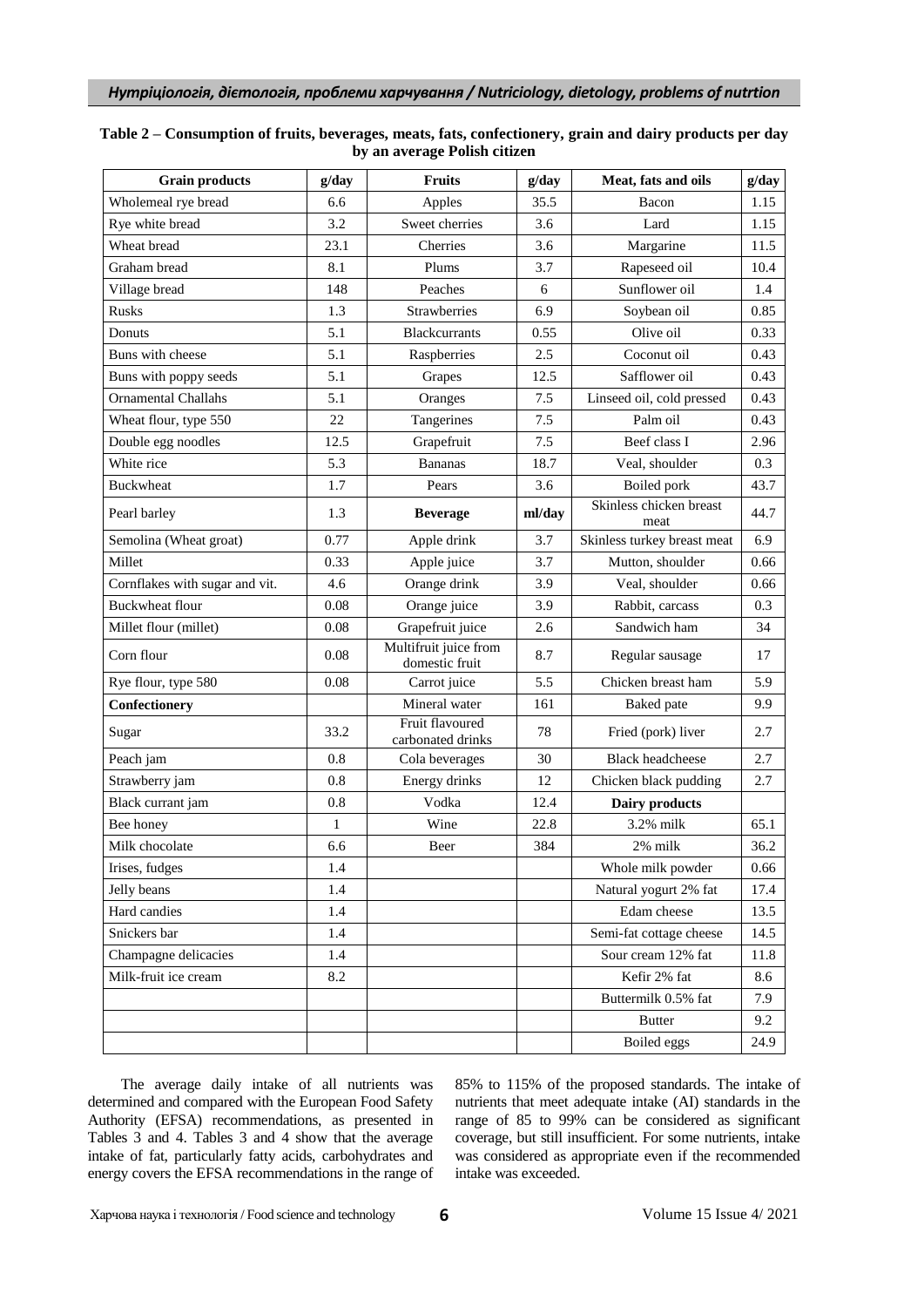#### **Table 3 – Nutritional value of an average Pole's diet vs Average Requirement (AR), Population Reference Intake (PRI), Adequate Intake (AI) and Reference Intake (RI) standards for adults recommended by EFSA** (EFSA, 2017, EFSA 2019).

| Ingredient          | Unit | Daily intake             | <b>EFSA Recommendations</b><br>- Men      | <b>EFSA</b><br><b>Recommendations -</b><br>Women |
|---------------------|------|--------------------------|-------------------------------------------|--------------------------------------------------|
| Energy              | kcal | 2330                     | 2221 (AR)                                 | 1791 (AR)                                        |
| Water               | g    | 1400                     | $2500$ (AI)                               | 2000 (AI)                                        |
| Total protein       | g    | 82 (14.2% E)             | 58.1 (0.83 $g/kg$ ) or 12-<br>20% E (PRI) | 49.8 (0.83 g/ kg) or 12-<br>20% E (PRI)          |
| Fat                 | g    | 78 (29.8% E)             | 20-35% E (AI)                             | 20-35% E (AI)                                    |
| Total carbohydrates | g    | 299 (49.1% E)            | 45-60% E(RI)                              | 45-60% E (RI)                                    |
| Alcohol             | g    | $(6.9\% \text{ E})$      |                                           |                                                  |
| Trans fat           | g    | $0.99(0.38\% \text{ E})$ | as little as possible                     | as little as possible                            |

\* - depends on the amount of phytates consumed

- - no recommendation

**Table 4 – Selected nutrients and their participation in an average Pole's diet vs Adequate Intake (AI) standards for adults recommended by EFSA** (EFSA, 2017).

| <b>Nutrient</b>                                        | Consumption g/d | kcal | % energy/day | <b>EFSA</b> recommendations    |
|--------------------------------------------------------|-----------------|------|--------------|--------------------------------|
| Sugars                                                 | 113.6           | 454  | 19.5         |                                |
| Saturated fatty acids                                  | 27.9            | 251  | 10.8         | as little as possible          |
| Monounsaturated fatty acids                            | 31.3            | 282  | 12.1         |                                |
| Polyunsaturated fatty acids                            | 14.1            | 127  | 5.45         |                                |
| n-3 fatty acids                                        | 2.91            | 26   | 1.12         |                                |
| n-6 fatty acids                                        | 14.5            | 130  | 5.58         |                                |
| Linoleic acid - LA - the main n-6 fatty acid           | 11.5            | 103  | 4.4          | 4% E (AI)                      |
| Alfa-linolenic acid - ALA - the main n-3<br>fatty acid | 2.20            | 20   | 0.86         | $0.5\% \to (AI)$               |
| AA (arachidonic acid) C 20:4                           | 0.17            | 1.5  | 0.06         |                                |
| EPA (eicosapentaenoic acid) C20:5                      | 0.10            | 0.9  | 0.03         | $250 \text{ mg EPA} + DHA/day$ |
| DHA (docosahexaenoic acid) C 22:6                      | 0.15            | 1.35 | 0.05         | (AI)                           |
| Palmitic acid C16:0                                    | 14.5            | 131  | 5.7          |                                |

- - no recommendation

The results show that the average dose of some nutrients exceeds the proposed EFSA standards. This application concerns energy of 2330 kcal/day, which covers the EFSA standard (AR) in 104% and 130% respectively for men and women, protein 82 g/day which covers the EFSA standard (PRI) in 140% and 167% respectively for men and women, saturated fatty acids 27.9 g/day, which is 10.8% E, when EFSA recommends consumption as little as possible, trans fat 0.99 g/day, when EFSA standards suggest consumption as little as possible, sugars 113.6 g/day, which gives 19.5% E.

Some ingredients are consumed in low quantities. This application concerns fiber 18.2 g/day which covers the EFSA standard in 73%.

The EFSA expert panel proposed alpha-linolenic acid (ALA) intake at the level of 0.5% E, based on the lowest estimated intake in various population groups of European countries that do not cause symptoms of deficiency. The intake of ALA in Poland is 2.2 g/day, which covers 0.86% of the average daily energy intake, fulfilling in this way the EFSA recommendations. In the case of linoleic acid (LA), the EFSA recommends

intake at the level of 4% E. In an average diet, a Pole consumes 11.5 g of LA per day, which gives 4.4% of energy/day. There is a negative, beneficial relationship between LA intake and LDL cholesterol levels in the blood, while at the same time, a beneficial relationship for HDL cholesterol can be seen. There is also evidence that the intake of linoleic acid reduces blood triacylglycerol. LA represents n-6 fatty acids, excess of which can be harmful. Although there are no official recommendations concerning the n-6/n-3 fatty acids ratio, some scientists suggest that the best ratio is in the range of 5:1–10:1 [41]. In the case of Pole's diet, n-6/n-3 fatty acids ratios are within this range.

The intake of  $EPA + DHA$  is 250 mg/day, which meets the EFSA recommendations. n-3 fatty acids show a beneficial effect on risk factors concerning cardiovascular disease, a reduction in the level of triacylglycerols, platelet aggregation or blood pressure. EPA + DHA intake from 250 to 500 mg/day reduces the risk of death from coronary heart disease and sudden cardiac death [42].

Unfortunately, the unfavourable consumption of certain nutrients can be pointed out in the diet of an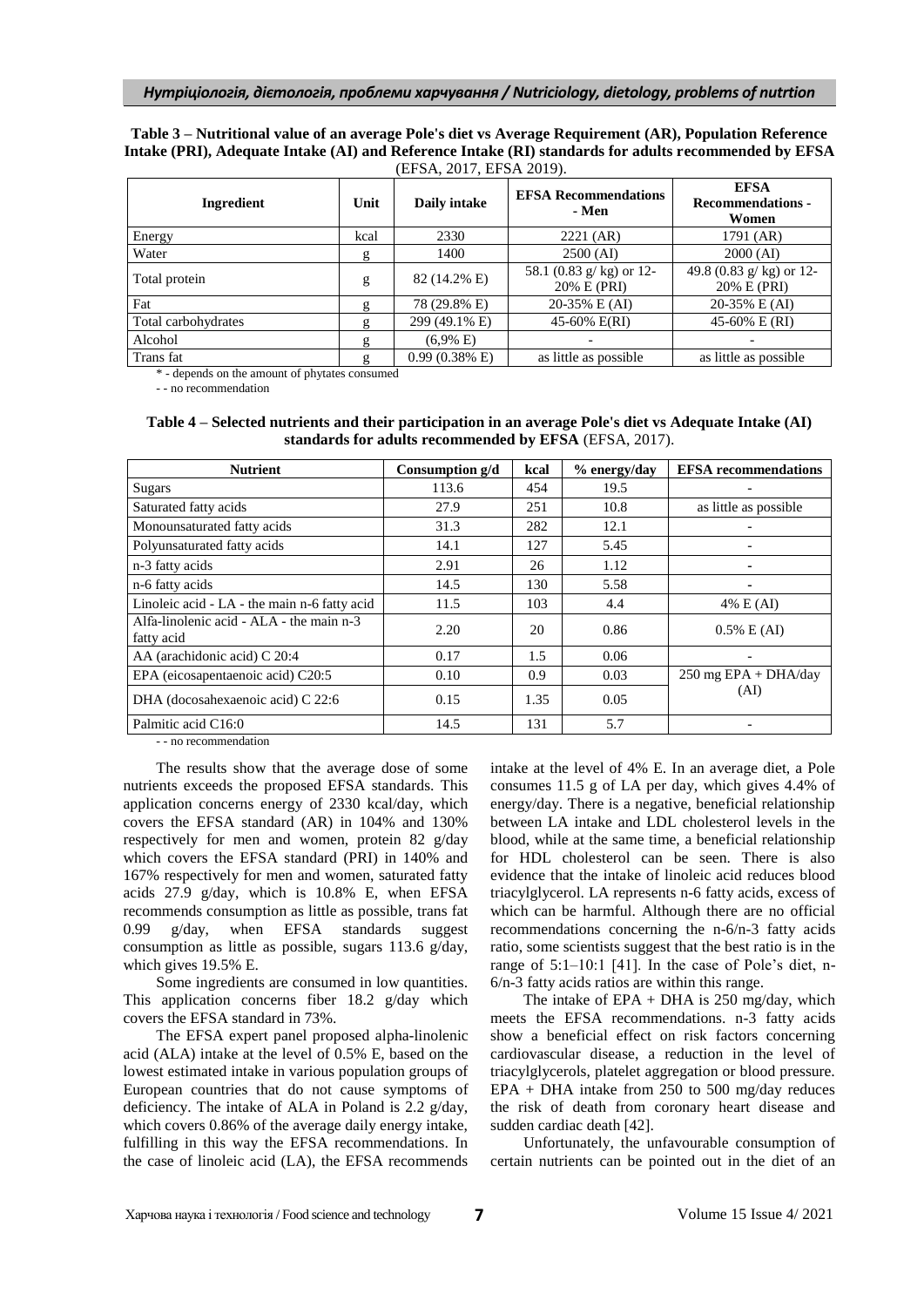average Pole, because the intake of some ingredients significantly exceeds EFSA recommendations or meets them to a low degree, as presented in the following sections.

Energy demand is considered as the amount of energy expressed in MJ or calories that the body needs to balance energy expenditure associated with metabolic processes, weight maintenance and all physical activity. According to EFSA, a person with anthropometric parameters of an average Polish woman and man needs 9.3 MJ/day (men) and 7.5 MJ/day (women), which is 2221 and 1791 kcal, respectively [11,42].

The calorie intake in the diet for men is at a fairly appropriate level and meets 105% of the average energy requirements. However, in the case of women, it is in excess; 130% of the average energy requirements. Since average woman consumes fewer calories than an average man, this excess may be not correct when we analyse the calorie value for an average person. However, in the case of men, even 5% more calories above energy needs can be a problem in the long-term perspective. Chronic intake of an increased amount of energy leads not only to obesity, but also to diseases associated with it, such as diabetes, atherosclerosis, ischemic heart disease hypertension [43].

According to EFSA data, over the past 20 years, the average energetic value of diets in the adult population ranged from 1688 to 3657 kcal for men and from 1373 to 2725 for women [11,42]. According to the WOBASZ II study, the average calorie values of Pole's diet was 1678 and 2317 kcal for women and men, respectively [8]. The caloric value of the average diet of a Pole in 2001 and 2011 was 2803 and 2328 kcal/day, respectively [44]. The 2330 kcal/day which was estimated in this study means that the decreasing trend in calorie value of the Pole's diet has stopped.

The current intake of saturated fatty acids (SFA) in the Polish diet is 10.8 % of energy (Table 4). According to Waśkiewicz [9] the share of saturated fatty acids in the daily energy requirement does not exceed 10% only in the case of 18.6% of men and 23.3% of women in the Polish population. This is due to the consumption of a large quantity of products containing SFA such as butter, lard, fatback, pastry, cheese, fatty meats, offal and fried food [9]. Such an intake of SFA can be considered as too high, and in a long term perspective, dangerous for one's health. The EFSA suggests the lowest possible consumption of this ingredient, however, according to Polish standards, it is recommended to consume SFA up to a maximum of 6% of daily energy intake in order to protect the cardiovascular system against the development of diseases [11]. This means that the intake of SFA in this study exceeds the recommendations by 81%. Not all studies support such recommendations. Zhu et al*.* [45] published a meta-analysis showing that total fat and SFA intake were not associated with a higher risk of cardiovascular disease, especially in American and European populations. Only in the Asian population was high SFA intake associated with higher cardiovascular diseases (CVD) prevalence. The study sensitivity analysis showed that no individual study out of 56 had an excessive influence on the studied effect. There was no significant relationship between dietary SFA intake and CVD risk, as no evidence was found of a linear correlation between SFA intake and CVD risk [45]. According to the 2017 EFSA report, there is a dose-dependent relationship between saturated fatty acid intake and total and LDL cholesterol. There is also evidence that a reduced intake of saturated fatty acids is associated with a reduced number of cardiovascular events [42].

According to EFSA standards, the average woman and man should have an intake of 49 and 58 g protein/day, respectively (Table 3). In this case, the Polish diet with 82 g protein/day covers the protein requirements with a 40 and 67% surplus for men and women, respectively [42]. A slightly increased intake of protein is not harmful to health, and may even be reasonable. This is due to differences in physical activity and diets (diets based on vegetable protein with a deficiency of essential amino acids). However, intake of much higher doses of this ingredient promotes hypercalciuria (osteoporosis), acidosis and the formation of kidney stones [11].

The protein content in the average daily food ration in 2001 and 2011 was 86 and 76 g/day, respectively. According to the recommendations of that time, a protein intake of 85–100 g/day was suggested [8]. Thus, it can be seen that the current intake of these nutrients does not differ significantly from previous years. Protein intake has changed in the long run, which is confirmed by the report assessing the intake of this ingredient in 1961-1963 and 2001-2003 when Poles consumed 97.2 and 99.3 g/day, respectively [46].

The EFSA recommends the lowest possible intake of trans fats. This study shows that the average trans fatty acids (TFA) intake per day is 0.99 g (Table 3), which can be considered a health-safe level [42]. The average intake of trans fats in Europe is 1.2– 6.7 g/day, which corresponds to 0.5–2.1% of the caloric intake [47]. Karbowska and Kochan [48] estimated that the average intake of TFA in Poland was 2.8–6.9 g/day. According to the study carried out by Niedźwiecka et al*.* [47], high consumption of trans fats in the diet resulted from food products available on the Polish market. The authors point out that besides margarine, the products with relatively the highest levels of TFA are frozen fries, filled chocolates, microwave popcorn, instant sauces, and yeast cakes. Recently, the content of TFA in food products in Poland has decreased [49] and according to the database of the Polish Institute of Food and Nutrition in Warsaw, most products contain very low levels of TFA [50].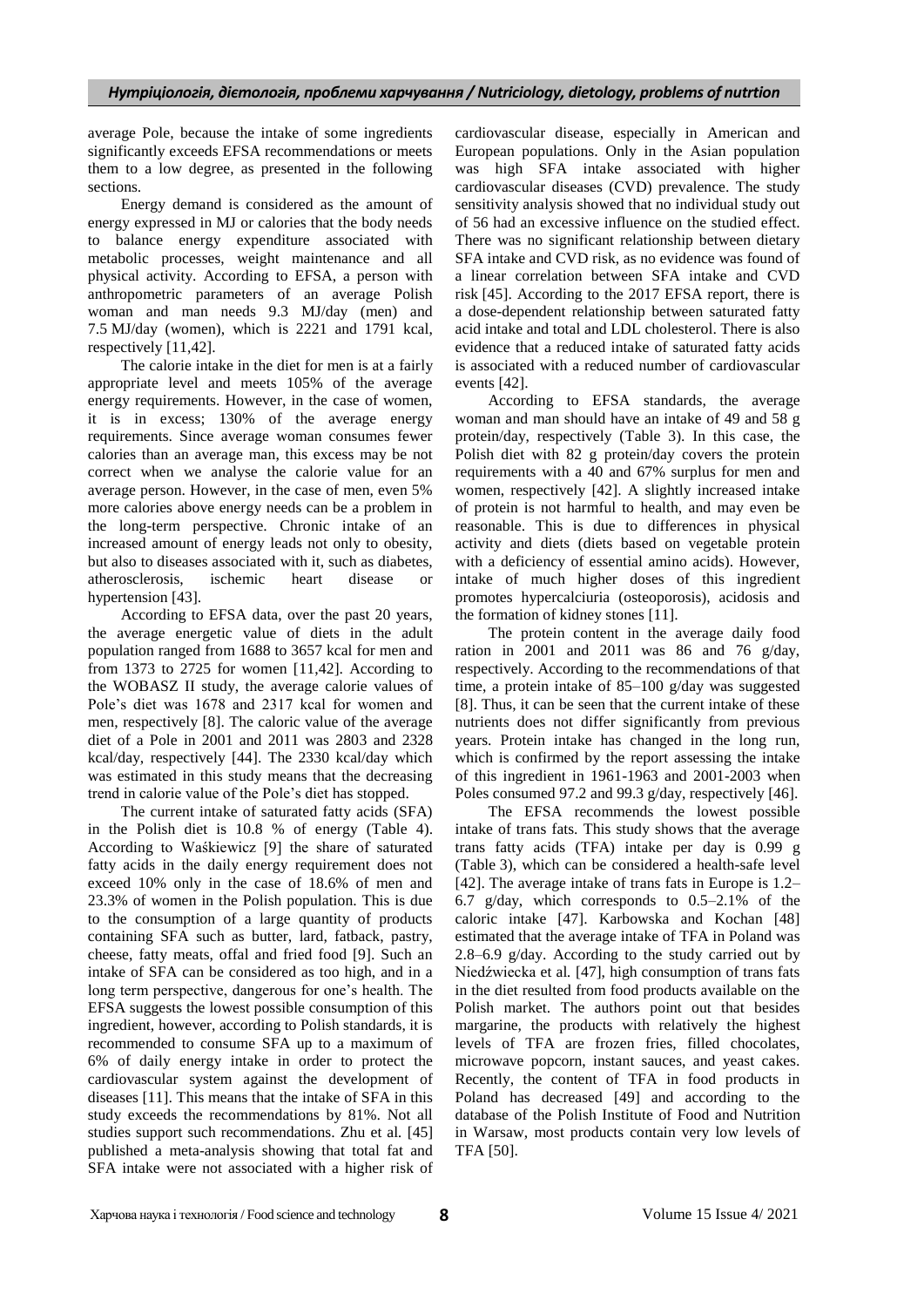## *Нутріціологія, дієтологія, проблеми харчування / Nutriciology, dietology, problems of nutrtion*

Recommendations published by opinionforming institutions encouraging low consumption of trans fats are very well justified. TFA intake contributes to the development of many cardiovascular diseases [51]. For example, Stender et al. [52] showed that consumption of up to 5 g of trans fat per day increases the risk of coronary heart disease by 25%. A recent meta-analysis, which summarised 24 studies, showed that the dietary intake of TFA is associated with a risk of CVD, depending on the dose. The ingestion of TFA may increase the risk of mortality and coronary heart disease. TFA promote inflammation, while dietary restrictions reduce the number of LDL cholesterol molecules and CVD risk markers. High TFA intake leads to an increase in total and LDL cholesterol, as well as a decrease in HDL cholesterol. Some studies also confirm that high TFA intake may impair insulin sensitivity and increase C-reactive protein levels [45].

Consumption of sugars in the Pole's diet is 113.6 g (454 kcal) per day (Table 4), which gives 19.5% of daily consumed energy (E). EFSA standards do not recommend a specific level of sugar intake, however, they indicate that many Member States recommend consumption below 10 E%, as it is in the case of Poland. Obviously, 19.5 E% exceeds this threshold. Such a sugar intake means that almost half of the carbohydrates consumed as part of the Poles' diet are sugars. This is correlated with low fibre intake (Table 3). High sugar intake may result from the frequent consumption of sugar-sweetened beverages and highly processed products. This leads to tooth decay and increased body weight. A negative relationship between high sugar intake and low dietary intake of micronutrients was also noted. According to the EFSA, the consumption of sugars above 20 E% may increase serum triglycerides and cholesterol concentrations, and disturb carbohydrate metabolism [42]. On the other hand, The American Heart Association (AHA) recommends an average sugar intake of approximately 100 and 150 kcal per day for women and men, respectively, which means 25 and 37.5 g/day. The current intake by average Pole exceeds this standard, giving 454 and 302% coverage for women and men, respectively. Strict recommendations may be justified. A meta-analysis of Morenga et al. [53] focused on the effect of dietary sugar on lipids and blood pressure, summarising 40 analyses involving 1699 subjects, of which 39 trials focused on the effect of sugar supply on the lipids and 12 trials related to the effect on blood pressure. This study provided evidence that high sugar intake is associated with increased triglycerides, total cholesterol, LDL cholesterol, and blood pressure. The effect was particularly evident in subjects with increased body weight. The highest probability of deviations from the norm of the above mentioned parameters was noted with an excessive

intake of fructose. Its excess in the diet resulted from a high consumption of sweetened beverages. Fructose intake in excessive amounts increases the fat content in the liver, which causes an increase in triglycerides and cholesterol in the blood. The low efficiency of fructose metabolism reduces nitric oxide synthesis and impairs the endothelial function of blood vessels. This leads to stimulation of the renin-angiotensin system, which can cause increased blood pressure. Finally, it was noted that the effect of sugar intake on blood lipids and blood pressure is relatively small (excluding people with overweight and obesity), however, reducing their intake can have a beneficial effect on reducing the risk of cardiovascular disease.

Fibre intake by Poles is insufficient, and meets just 73% of the standard recommended by EFSA [42]. Unfortunately, from year to year, fibre intake is gradually decreasing. In 2000, it was 29.5 g/day, decreasing to 28.3 g/day in 2005, and then to 25.4 g/day in 2009 [54]. As the authors of that study point out, this results from decreased consumption of cereal products, fruits, and vegetables. On the other hand, the growing share of highly processed products on the market is observed. An average Pole, guided by a low price, more and more often chooses food products free of dietary fibre, but attractive for consumers because of their taste and easy accessibility [44]. Fibre intake in France, Sweden and Great Britain is also below recommended levels [6,7].

McRae [55] suggests that people consuming 25–38 g/day of dietary fibre can significantly reduce the incidence of and mortality from cardiovascular disease. A high intake of this ingredient reduces LDL cholesterol, blood pressure and inflammation, which decreases the likelihood of developing CVD, type 2 diabetes and some cancers. Besides, adequate intake of fibre helps to maintain normal body weight [42].

#### **Conclusions**

- 1. Polish people consume a lot of potatoes, tomatoes, apples, chicken meat as well as pork. They drink a lot of beer and consume a lot of sugar. Among dairy products they prefer full fat milk instead of reduced fat milk, they consume rather margarine than butter. Among plant oils, Polish people definitely prefer rapeseed oil.
- 2. The percentage of protein, fat, and carbohydrates including sugars in the diet of an average Pole meets the standards recommended by EFSA, however sugars and protein intake is higher than necessary.
- 3. The Polish diet provides an insufficient amount of fibre and harmful excess energy as well as saturated fatty acids.
- 4. Intake of trans fatty acids is not very high and has decreased throughout the years.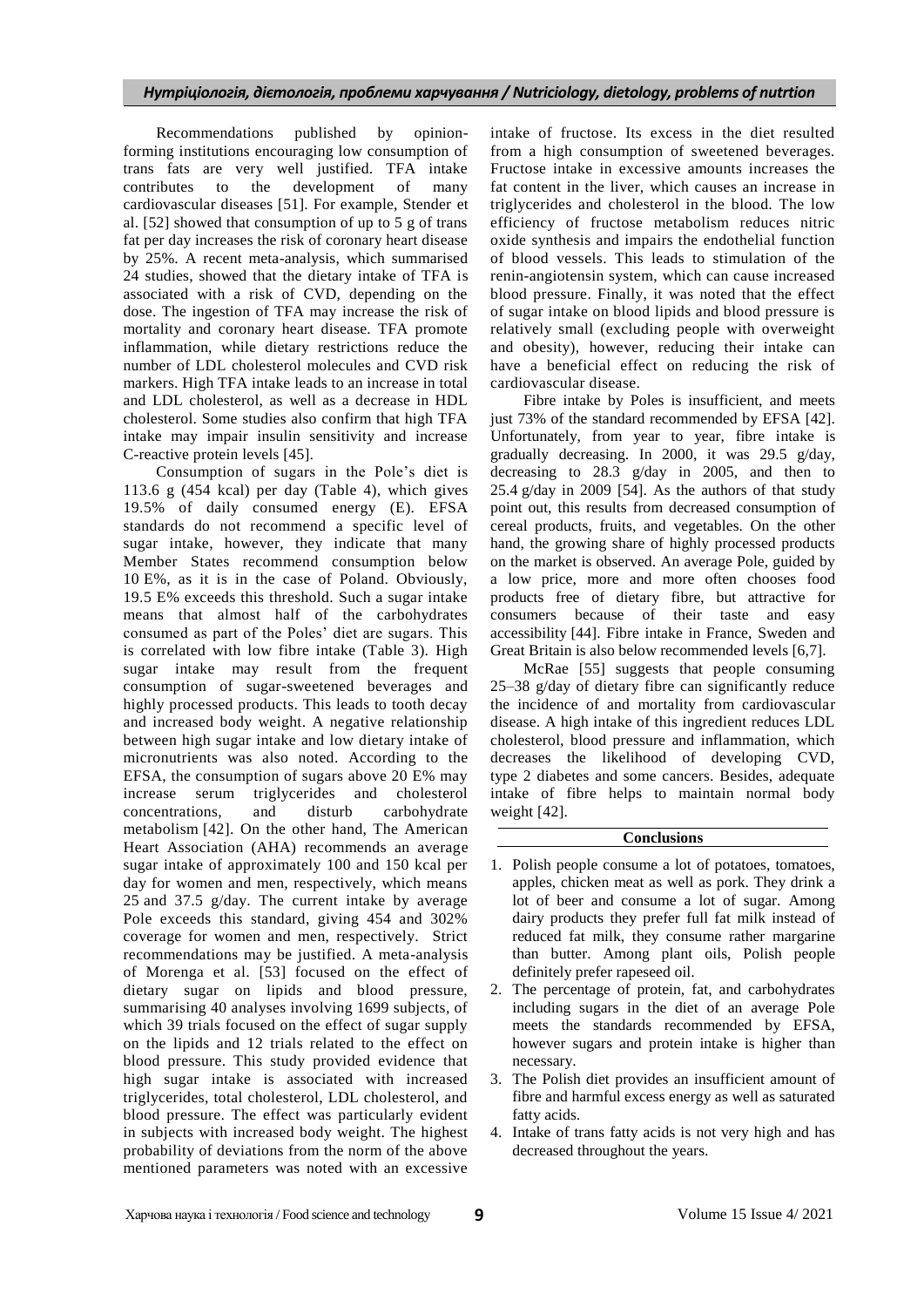### *Нутріціологія, дієтологія, проблеми харчування / Nutriciology, dietology, problems of nutrtion*

5. Nutritional deficiencies of some nutrients and excess intake of others in the diet of an average

Pole is similar to what can be observed in other European countries.

#### **References**

- 1. Eurostat. Causes of death statistics. Cited 2019 Oct 18. Available from: https://ec.europa.eu/eurostat/statistics explained/index.php?title=Causes\_of\_death\_statistics
- 2. Eurostat. Causes and occurrence of deaths in the EU. 2019 Jul 16 [cited 2019 Oct 18]. Available from: https://ec.europa.eu/eurostat/web/products-eurostat-news/-/DDN-20190716-1?inheritRedirect=trueandredirect=%2Feurostat%2F.
- 3. Central Statistical Office. Dostawy na rynek krajowy i konsumpcja niektórych dóbr konsumpcyjnych na mieszkańca w 2016 roku [Supplies to the domestic market and consumption of some consumer goods per capita in 2016]. Warsaw, Central Statistical Office of Poland – signal development, 2017.
- 4. Central Statistical Office. Rocznik demograficzny Polski [Demographic Yearbook of Poland]. Warsaw, Central Statistical Office of Poland, 2017.
- 5. Kalbarczyk WP. Cukrzyca gdzie jesteśmy? Dokąd zmierzamy? [Diabetes where are we? Where are we heading?]. Warsaw, The Healthcare Institute, 2018.
- 6. Van Dooren C, Kramer G. Food patterns and dietary recommendations in Spain, France and Sweden. Live Well for LIFE. WWF-UK, 2012 Apr.
- 7. Whitton C, Nicholson SK, Roberts C, Prynne CJ, Pot GK, Olson A, et al. National Diet and Nutrition Survey: UK food consumption and nutrient intakes from the first year of the rolling programme and comparisons with previous surveys. Br J Nutr. 2011 Dec;106(12):1899- 914. https://doi.org/10.1017/S0007114511002340
- 8. Drygas W, Niklas AA, Piwońska A, Piotrowski W, Flotyńska A, Kwaśniewska M, et al. Multi-centre National Population Health Examination Survey (WOBASZ II study): assumptions, methods, and implementation. Kardiol Pol. 2016;74(7):681-90. https://doi.org/10.5603/KP.a2015.0235
- 9. Waśkiewicz A, Szcześniewska D, Szostak-Węgierek D, Kwaśniewska M, Pająk A, Stepaniak U, et al. Are dietary habits of the Polish population consistent with the recommendations for prevention of cardiovascular disease? - WOBASZ II project. Kardiol Pol. 2016;74(9):969-77. https://doi.org/10.5603/KP.a2016.0003
- 10. European Health of All dabase (HFA-DB), WHO Europe. Age-standardized death rate due to cardiovascular disease. Cited 2019 Nov 11. Available from: http://www.euro.who.int/en/data-and-evidence/database/european-health-for-all-family-of-databases-hfa-db.
- 11. Jarosz M. Normy żywieniowe dla ludności polskiej [Nutrition standards for the Polish population]. Warsaw, Wyd. IŻŻ, 2017.
- 12. Ludwinek-Zarzeka I. Polacy wysocy, a Polki szczupłe i zgrabne? Niekoniecznie. Te grafiki odkrywają prawdę o sylwetkach różnych narodowości [Tall Poles and slim and shapely Polish women? Not necessarily. These graphics reveal the truth about the silhouettes of different nationalities]. Gazeta.pl [Internet]. 2016 Aug 9 [cited 2019 Dec 19]. Available different nationalities]. Gazeta.pl [Internet]. 2016 Aug 9 [cited 2019 Dec 19]. Available from: https://kobieta.gazeta.pl/kobieta/56,107881,20505246,polacy-wysocy-a-polki-szczuple-i-zgrabne-niekoniecznie-te.html.
- 13. Puls Biznesu [Internet]. PAP. GUS: statystyczny Polak jest po 40 roku życia [GUS: a statistical Pole is just over 40 years old]; 2017 Jul 22 [cited 2019 December 19]. Available from: https://www.pb.pl/gus-statystyczny-polak-ma-nieco-ponad-40-lat-866977
- 14. Rynekaptek.pl [Internet]. PAP. Ranking wzrostu gdzie są Polacy? [Growth ranking: where are the Poles?]; 2016 Jul 27 [cited 2019 December 19]. Available from: http://www.rynekaptek.pl/po-godzinach/ranking-wzrostu-na-ktorym-miejscu-sa-polacy,15181.html
- 15. Strojewska I. Spożycie owoców, warzyw i ich przetworów oraz soków na świecie, w Unii Europejskiej i w Polsce. [Consumption of fruit, vegetables and their preparations and juices in the world, in the European Union and in Poland]. Warsaw, IERiGŻ-PIB, 2013.
- 16. Retail360.pl [Internet]. Za co Polacy kochają pieczywo? 2017 Dec 7 [cited 2019 December 19]. Available from: https://retail360.pl/za-co-polacy-kochaja-pieczywo/.
- 17. Szajner P. Popyt na żywność stan i perspektywy [Demand for food state and perspectives]. Warsaw, IERiGŻ-PIB, 18, 2017.
- 18. Lubię Kaszę. Wyniki badań nt. spożycia kaszy. [Internet]. cited 2019 Feb 12. Available from: http://www.lubiekasze.pl/wyniki-badaniant-spozycia-kaszy.
- 19. Central Statistical Office. Rocznik statystyczny rolnictwa 2014 [Statistical Yearbook of Agriculture 2014]. Warsaw. Warsaw, Central Statistical Office, 2014.
- 20. Central Statistical Office. Wyniki produkcji roślinnej w 2016 roku [Plant Production Results in 2016]. Warsaw, Central Statistical Office Agriculture Department, 2016.
- 21. Ciemieniewska H, Krygier K. Orzechy charakterystyka technologiczna. [Tree nuts technological characteristics]. Przem Spoż. 2018;66(12):26–29.
- 22. Drywień M, Hamułka J, Górnicka M, Wawrzyniak A, Frąckiewicz J, Woźniak A, et al. Spożycie produktów fermentowanych. Badania ankietowe kobiet. [Consumption of fermented products. Women's surveys]. Przem Spoż. 2018;72(2):36–39. https://doi.org/10.15199/65.2018.2.5
- 23. Kociubińska M. Rynek napojów bezalkoholowych w Polsce [Non-alcoholic beverages market in Poland]. Hurt & Detal [Internet]. 2015 Apr 15 [cited 2019 Feb 14];4(110):[about 12pp.]. Available from: http://www.hurtidetal.pl/article/art\_id,12650-60/rynek-napojowbezalkoholowych-w-polsce/
- 24. Ilow R, Regulska-Ilow B, Misiewicz D, Różańska D, Kowalisko D, Biernat J. Ocena spożycia warzyw i owoców w grupie 50-letnich mieszkańców Wrocławia. [Assessment of fruit and vegetable intake among the 50-year-old population of Wroclaw]. Rocz Panstw Zakl Hig. 2011;62(3):301–306.
- 25. Nosecka B. Polski i światowy rynek wybranych owoców, warzyw i ich przetworów [Polish and global fruit and vegetables market]. Warsaw: IERiGŻ-PIB, 2017.
- 26. Mroczek R. Przetwórstwo produktów roślinnych w Polsce w latach 2010–2015 [Processing of plant products in Poland in 2010-2015]. Warsaw: IERiGŻ-PIB, 2016.
- 27. Kondratowicz-Pietruszka E, Białek J. Współczesny rynek tłuszczów ze szczególnym uwzględnieniem obrotu towarowego tłuszczami roślinnymi. [The Contemporary Oil Market with a Focus on Plant Oil Trading]. Zeszyty Naukowe Uniwersytetu Ekonomicznego w Krakowie. 2013;918:51–69.
- 28. Nosecka B. Zbiory, popyt i opłacalność produkcji wybranych jagód (truskawki, maliny, czarne porzeczki) [Harvest, demand and profitability of production of selected berries (strawberries, raspberries, blackcurrants)]; 2011 Mar 4 [cited 2019 Jan 11]. Available from: https://docplayer.pl/63772372-Nosecka-zbiory-zapotrzebowanie-i-oplacalno-acalnosc-produkcji-wybranych-owocow-w-jagodowychtruskawki-maliny-porzeczki-czarne-r.html.